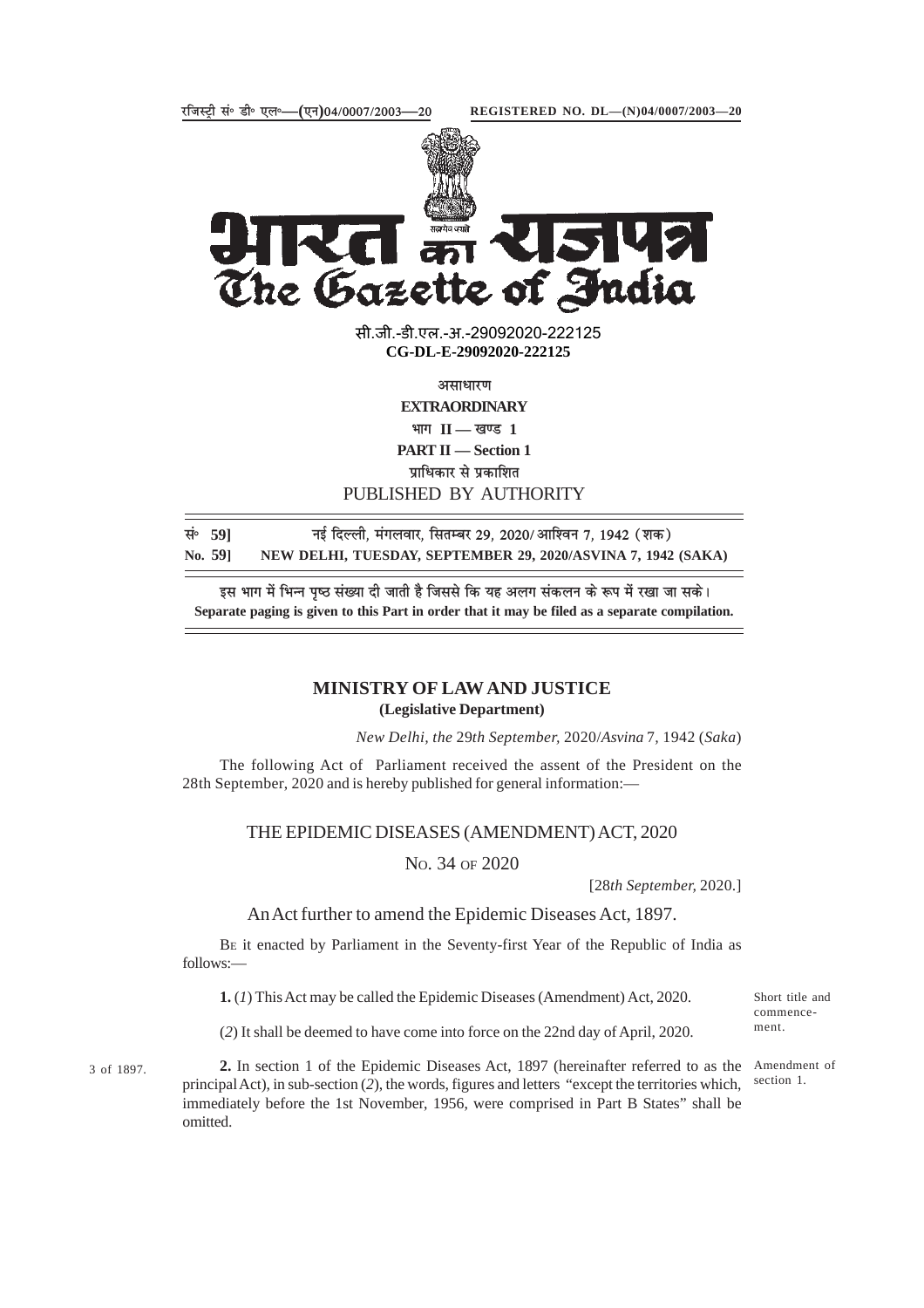Insertion of new section 1A.

Definitions.

**3.** After section 1 of the principal Act, the following section shall be inserted, namely:—

'1A. In this Act, unless the context otherwise requires,––

(*a*) "act of violence" includes any of the following acts committed by any person against a healthcare service personnel serving during an epidemic, which causes or may cause-

(*i*) harassment impacting the living or working conditions of such healthcare service personnel and preventing him from discharging his duties;

(*ii*) harm, injury, hurt, intimidation or danger to the life of such healthcare service personnel, either within the premises of a clinical establishment or otherwise;

(*iii*) obstruction or hindrance to such healthcare service personnel in the discharge of his duties, either within the premises of a clinical establishment or otherwise; or

(*iv*) loss or damage to any property or documents in the custody of, or in relation to, such healthcare service personnel;

(*b*) "healthcare service personnel" means a person who while carrying out his duties in relation to epidemic related responsibilities, may come in direct contact with affected patients and thereby is at the risk of being impacted by such disease, and includes––

(*i*) any public and clinical healthcare provider such as doctor, nurse, paramedical worker and community health worker;

(*ii*) any other person empowered under the Act to take measures to prevent the outbreak of the disease or spread thereof; and

(*iii*) any person declared as such by the State Government, by notification in the Official Gazette;

(*c*) "property" includes––

(*i*) a clinical establishment as defined in the Clinical Establishments (Registration and Regulation) Act, 2010;

23 of 2010.

15 of 1908. 22 of 1934. 31 of 2010.

(*ii*) any facility identified for quarantine and isolation of patients during an epidemic;

(*iii*) a mobile medical unit; and

(*iv*) any other property in which a healthcare service personnel has direct interest in relation to the epidemic;

(*d*) the words and expressions used herein and not defined, but defined in the Indian Ports Act, 1908, the Aircraft Act, 1934 or the Land Ports Authority of India Act, 2010, as the case may be, shall have the same meaning as assigned to them in that Act.'.

Amendment of section 2A.

**4.** In section 2A of the principal Act, for the portion beginning with the words "the Central Government may take measures" and ending with the words "as may be necessary", the following shall be substituted, namely:––

"the Central Government may take such measures, as it deems fit and prescribe regulations for the inspection of any bus or train or goods vehicle or ship or vessel or aircraft leaving or arriving at any land port or port or aerodrome, as the case may be, in the territories to which this Act extends and for such detention thereof, or of any person intending to travel therein, or arriving thereby, as may be necessary.".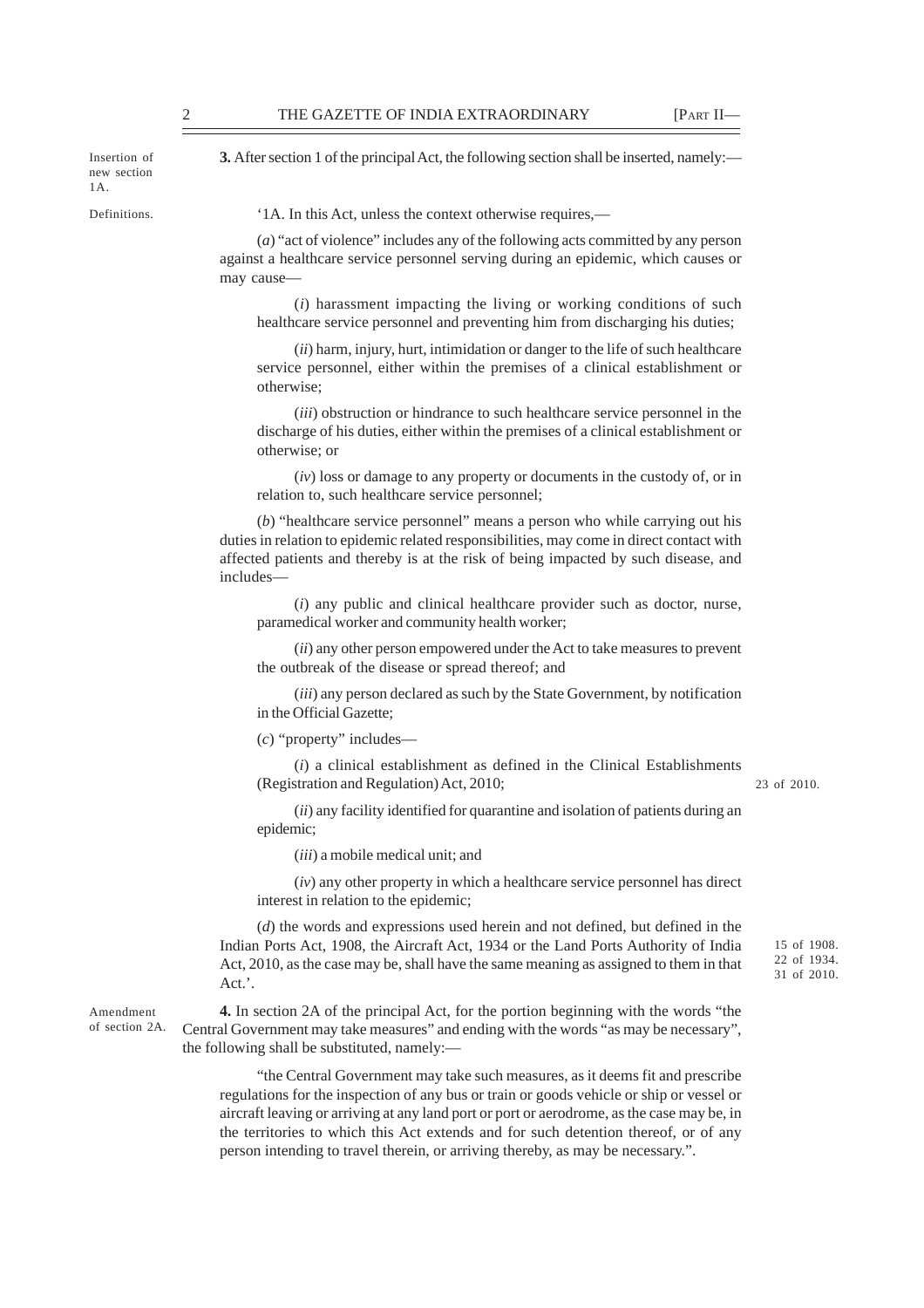**5.** After section 2A of the principal Act, the following section shall be inserted, namely:— Insertion of new section  $2R$ 

"2B. No person shall indulge in any act of violence against a healthcare service Prohibition of personnel or cause any damage or loss to any property during an epidemic.".

violence against healthcare service personnel and damage to property.

**6.** Section 3 of the principal Act shall be renumbered as sub-section (*1*) thereof, and Amendment after sub-section  $(I)$  as so renumbered, the following sub-sections shall be inserted, namely: of section 3.

"(*2*) Whoever,––

(*i*) commits or abets the commission of an act of violence against a healthcare service personnel; or

(*ii*) abets or causes damage or loss to any property,

shall be punished with imprisonment for a term which shall not be less than three months, but which may extend to five years, and with fine, which shall not be less than fifty thousand rupees, but which may extend to two lakh rupees.

(*3*) Whoever, while committing an act of violence against a healthcare service personnel, causes grievous hurt as defined in section 320 of the Indian Penal Code to such person, shall be punished with imprisonment for a term which shall not be less than six months, but which may extend to seven years and with fine, which shall not be less than one lakh rupees, but which may extend to five lakh rupees.".

**7.** After section 3 of the principal Act, the following sections shall be inserted, namely:—

Insertion of new sections 3A, 3B, 3C, 3D and 3E.

Cognizance, investigation

2 of 1974.

45 of 1860.

'3A. Notwithstanding anything contained in the Code of Criminal Procedure, 1973,—

(*i*) an offence punishable under sub-section (*2*) or sub-section (*3*) of section 3 shall be cognizable and non-bailable; and trial of offences.

(*ii*) any case registered under sub-section (*2*) or sub-section (*3*) of section 3 shall be investigated by a police officer not below the rank of Inspector;

(*iii*) investigation of a case under sub-section (*2*) or sub-section (*3*) of section 3 shall be completed within a period of thirty days from the date of registration of the First Information Report;

(*iv*) in every inquiry or trial of a case under sub-section (*2*) or sub-section  $(3)$  of section 3, the proceedings shall be held as expeditiously as possible, and in particular, when the examination of witnesses has once begun, the same shall be continued from day to day until all the witnesses in attendance have been examined, unless the Court finds the adjournment of the same beyond the following day to be necessary for reasons to be recorded, and an endeavour shall be made to ensure that the inquiry or trial is concluded within a period of one year:

Provided that where the trial is not concluded within the said period, the Judge shall record the reasons for not having done so:

Provided further that the said period may be extended by such further period, for reasons to be recorded in writing, but not exceeding six months at a time.